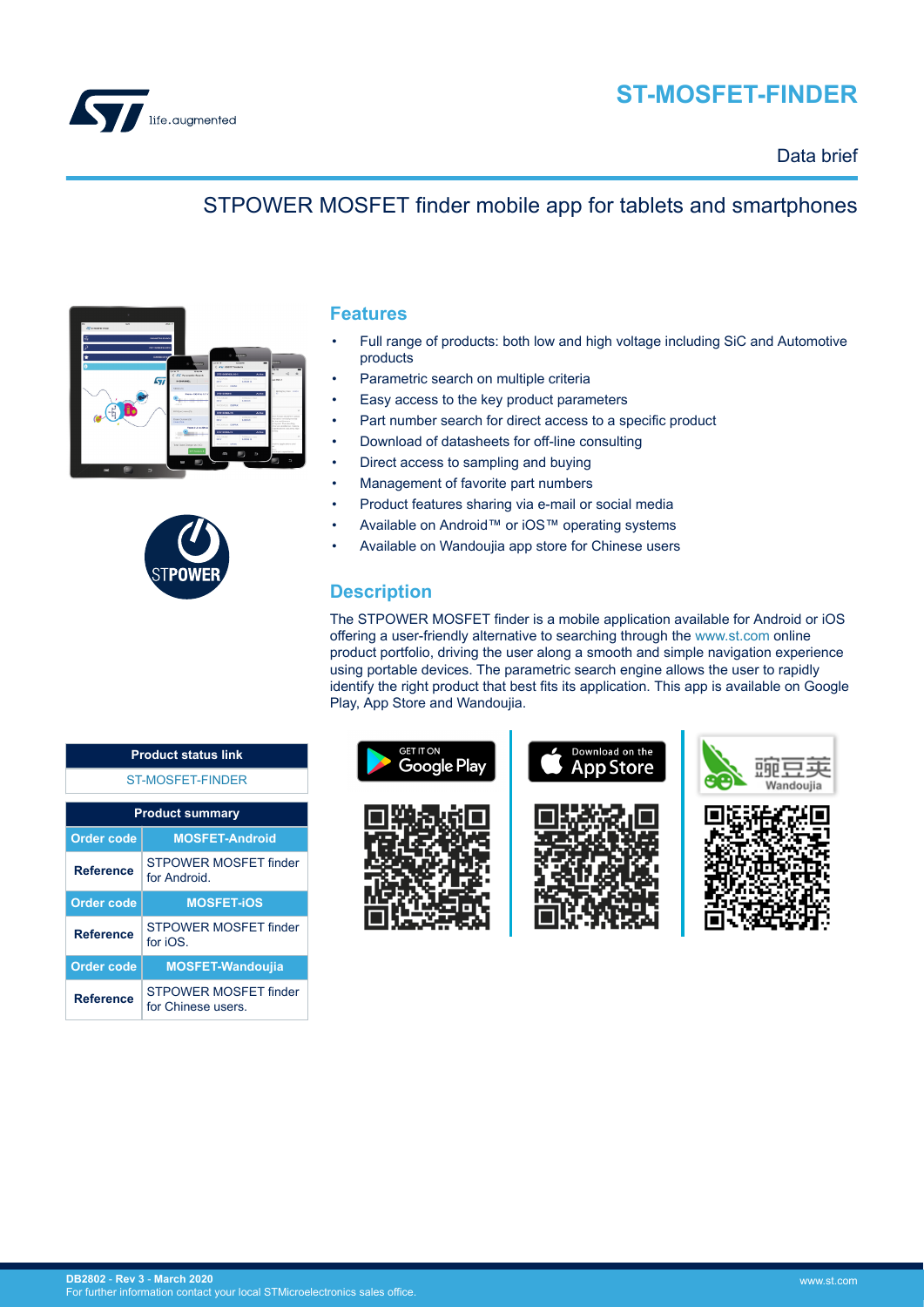## **Revision history**

#### **Table 1. Document revision history**

| <b>Date</b> | <b>Version</b> | <b>Changes</b>                                                                                    |
|-------------|----------------|---------------------------------------------------------------------------------------------------|
| 21-Jan-2016 |                | Initial release.                                                                                  |
| 19-Jul-2019 | 2              | Modified Title, Features and Description.<br>Added MOSFET-Wandoujia order code for Chinese users. |
| 16-Mar-2020 | 3              | Modified Title, Features and Description.                                                         |